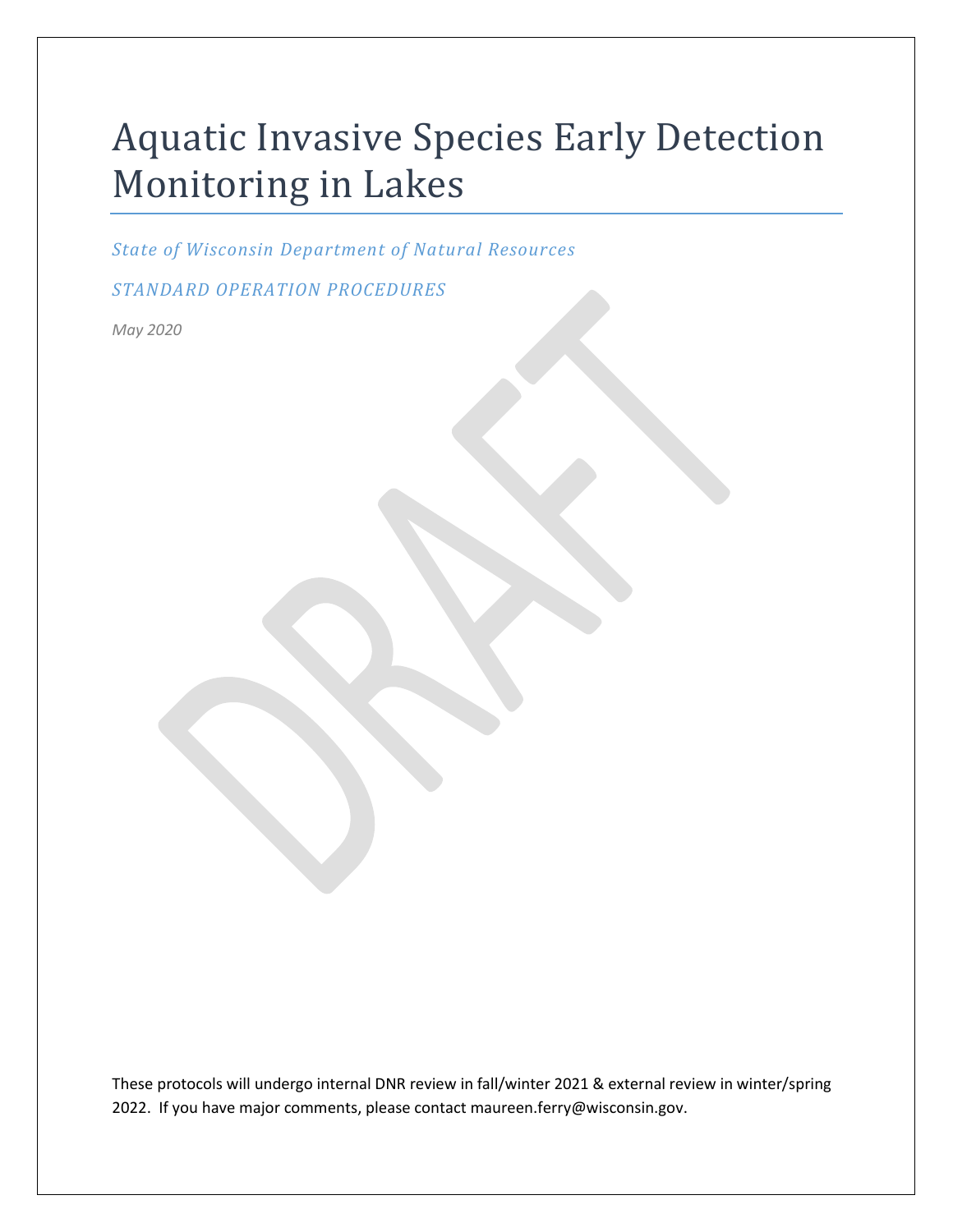## **Table of Contents**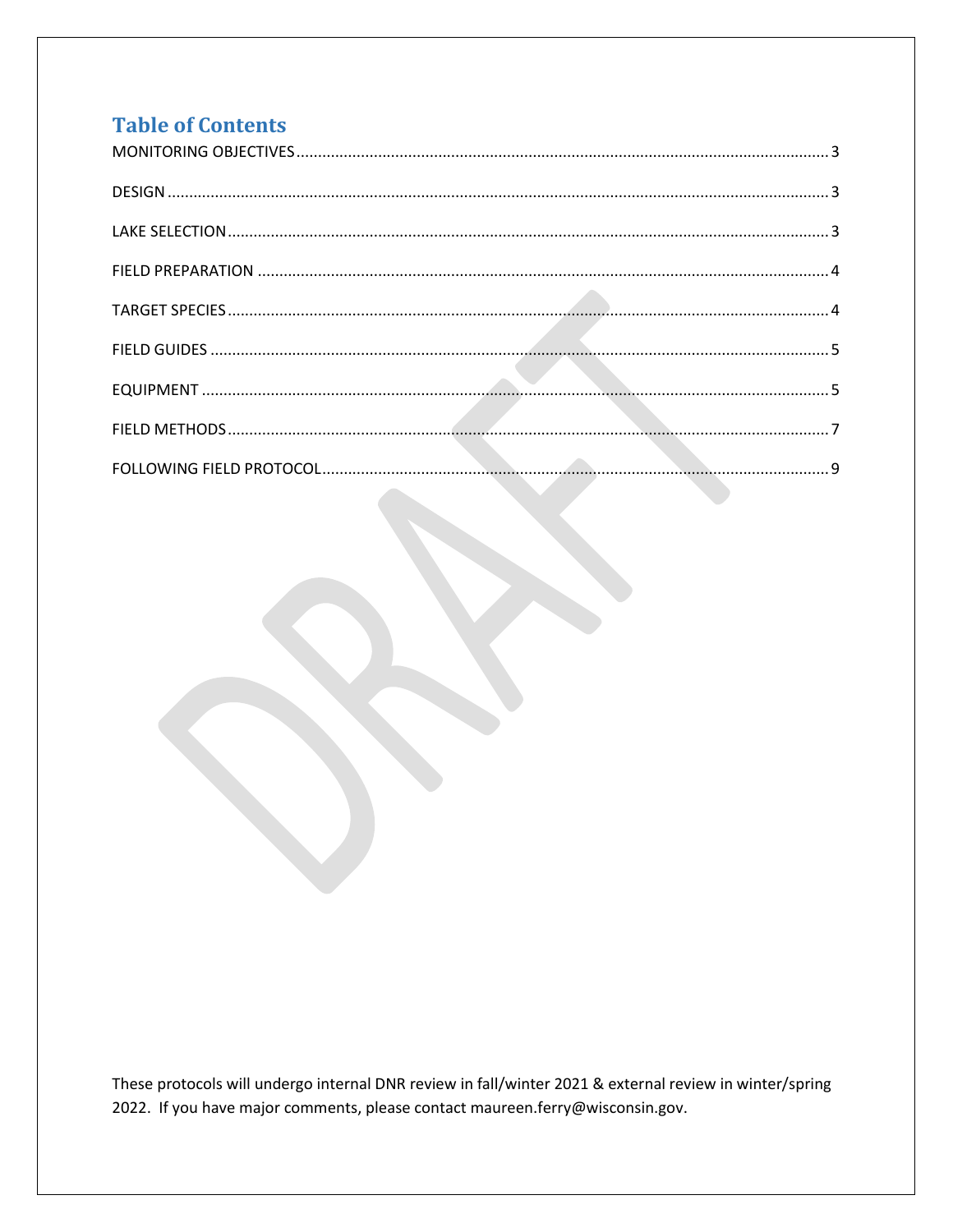## <span id="page-2-0"></span>**MONITORING OBJECTIVES**

The monitoring objectives are to detect new populations of NR 40 prohibited species and to understand the distribution of NR 40 restricted invasive species within lakes. The Wisconsin Department of Natural Resources (DNR) currently relies on a network of DNR lake biologists and volunteers (i.e. Citizen Lake Monitoring Network) to collect data on the presence and absence of invasive species. The biologist's efforts help evaluate the relationship between water quality and invasive species, and the variable volunteer efforts provide additional reconnaissance, but early detections from these efforts have been incidental. This monitoring will target vulnerable waterbodies for early detection monitoring.

This monitoring strategy may trigger statewide, regional or local implementation of a rapid response strategy, lead to an assessment of abundance and frequency within a waterbody and/or an evaluation of management activities.

Monitoring will be conducted by WDNR staff, partners, and volunteers.

## <span id="page-2-1"></span>**DESIGN**

| Sample Period: | May $15^{th}$ – September $15^{th}$                                               |  |  |
|----------------|-----------------------------------------------------------------------------------|--|--|
| Frequency:     | Rotating cycle or as needed                                                       |  |  |
| Locations:     | Boat landings, 5 littoral targeted sites, shoreline, deep hole                    |  |  |
| Parameters:    | list of invasive species                                                          |  |  |
| Methods:       | 1. 30 min. search with Dnet & rake (snorkeling optional) at boat landing          |  |  |
|                | 2. 10 min. search with Dnet & rake (snorkeling optional) at 5 targeted sites that |  |  |
|                | vary in habitat and include up- and downstream locations and recreation areas     |  |  |
|                | (beaches, resorts, parks, etc.)                                                   |  |  |
|                | 2. Shoreline meander                                                              |  |  |
|                | 3. Mussel veliger tows (3 at targeted locations)                                  |  |  |
|                | 4. Waterflea Ekman dredges (1 at deep hole)                                       |  |  |

## <span id="page-2-2"></span>**LAKE SELECTION**

The most important factor influencing the introduction and establishment of invasive species are pathways for invasive species to favorable habitats for establishment (Vander Zanden and Olden 2008). The primary vectors for invasive species are anthropogenic, such as public access and recreational opportunity (Leung 2002; Vander Zanden and Olden 2008; Rothlisberger et al. 2011; Latzka personal communication). Disturbed or degraded ecosystems are generally unfavorable for native species and provide niches for invasive species establishment and expansion once a species is introduced (Didham et al. 2005, MacDougall and Turkington 2005, Havel et al. 2005; Johnson et al. 2008).

These protocols will undergo internal DNR review in fall/winter 2021 & external review in winter/spring 2022. If you have major comments, please contact maureen.ferry@wisconsin.gov. Our earlier studies suggest that urban land use increase risk of invasive species establishment along streams. Other research suggests that invasive species dispersal is about 15 miles, though more research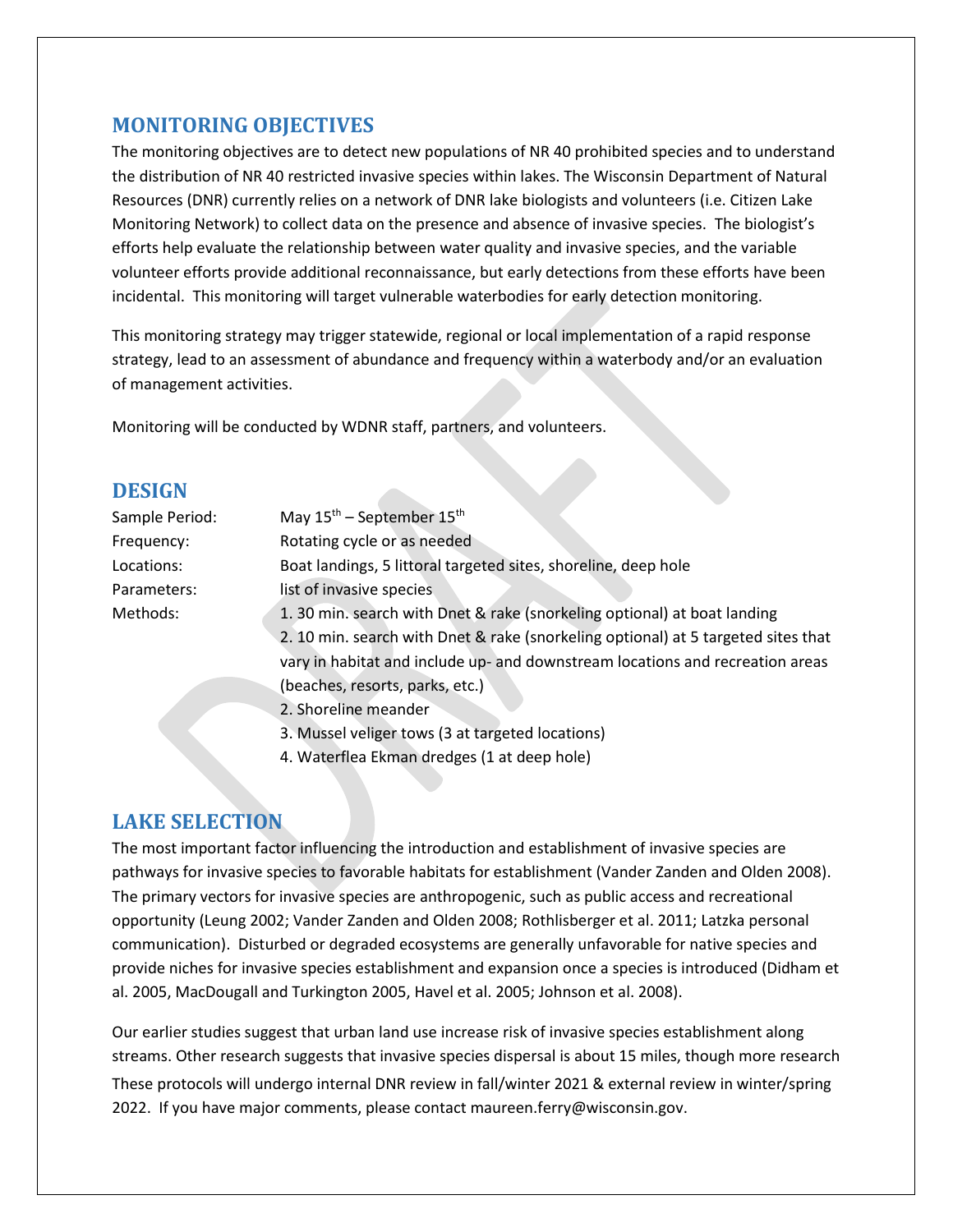is needed. Therefore, identifying pioneer populations of invasive species in these locations (i.e. urban land use and within 15-mile buffers of know populations) is important to detect new populations and enable response efforts.

Central Office will generate a list of lakes within 15-mile proximity to prohibited species for regional staff to choose from. Biologists will review a list of lakes each winter to monitor the following year. The priority list will be based on the following criteria (in descending order):

- Whether a public boat landing is present;
- $\bullet$   $\leq$ 15 mi proximity to known occurrences of prohibited or uncommon restricted species; and
- > 13% development.

## <span id="page-3-0"></span>**FIELD PREPARATION**

Review the AIS Monitoring Field Preparation document which outlines procedures for communication, crews, general safety guidelines, snorkeling guidelines, and ethanol guidelines. <https://dnrx.wisconsin.gov/swims/downloadDocument.do?id=239109781>

## <span id="page-3-1"></span>**TARGET SPECIES**

Table 1. Species targeted for aquatic invasive species surveys. Species **with (\*)** are prohibited early detection species.

| <b>Common Name</b>     | <b>Latin Name</b>                  | <b>Species Code</b> |
|------------------------|------------------------------------|---------------------|
| <b>Aquatic Plants</b>  |                                    |                     |
| European Frog-bit*     | Hydrocharis morus-ranae            | EFB                 |
| Yellow Floating Heart* | Nymphoides peltata                 | <b>YFH</b>          |
| Water Chestnut*        | Trapa natans                       | <b>WC</b>           |
| Brazilian Waterweed*   | Egeria densa                       | <b>BWW</b>          |
| Brittle Naiad*         | Najas minor                        | <b>BRN</b>          |
| Hydrilla               | Hydrilla verticillata              | <b>HYD</b>          |
| Curly-Leaf Pondweed    | Potamogeton crispus                | <b>CLP</b>          |
| Fanwort*               | Camboba caroliniana                | <b>FW</b>           |
| Parrot Feather*        | Myriophyllum aquaticum             | PF                  |
| Eurasian Water Milfoil | Myriophyllum spicatum              | <b>EWM</b>          |
| Water Hyacinth*        | Eichhornia crassipes and E. azurea | <b>WH</b>           |
| Water Lettuce*         | Pistia stratiotes                  | WL                  |
| Didymo*                | Didymosphenia geminata             | <b>DIDY</b>         |
| <b>Wetland Plants</b>  |                                    |                     |
| <b>Flowering Rush</b>  | <b>Butomus umbellatus</b>          | <b>FR</b>           |
| Tall Manna Grass*      | Glyceria maxima                    |                     |
| Phragmites             | Phragmites australis               | PHRG                |
| Japanese Knotweed      | Polygonum cuspidatum               | JK                  |
| Giant Knotweed*        | Polygonum sachalinense             | GK                  |
| Purple Loosestrife     | Lythrum salicaria                  | PL                  |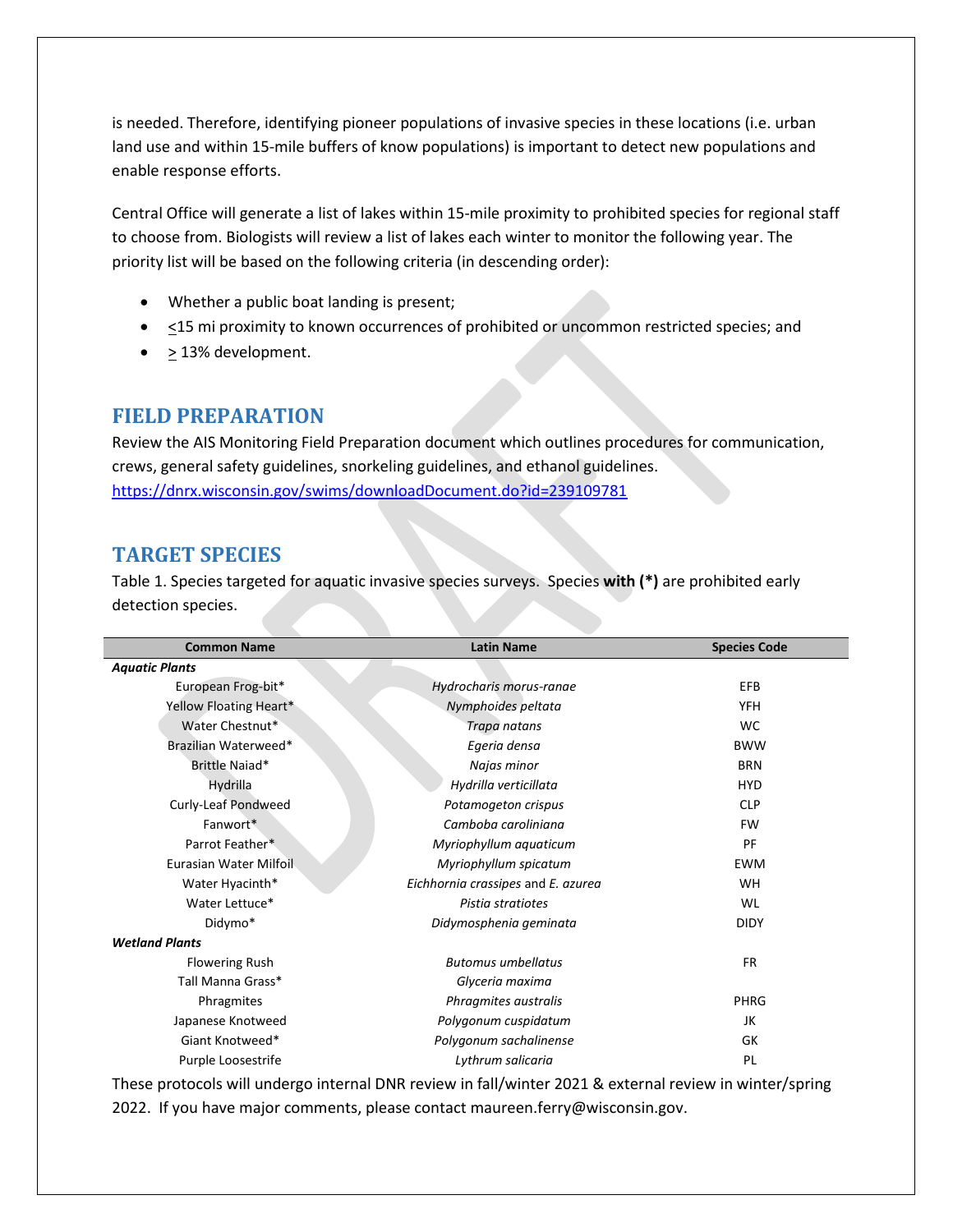| Japanese Hop                  | Humulus japonicus              | JH          |
|-------------------------------|--------------------------------|-------------|
| <b>Yellow Iris</b>            | Iris pseudoacorus              | YI          |
| Japanese Stilt Grass*         | Microstegium vimineum          | <b>JSG</b>  |
| Narrow-Leaf Cattail           | Typha angustifolia             | <b>NLC</b>  |
| <b>Hybrid Cattail</b>         | Typha x glauca                 | HC          |
| Java Waterdropwort            | Oenanthe javanica              |             |
| Lesser Celandine              | Ficaria verna                  |             |
| Hairy Willowherb              | Epilobium hirsutum             |             |
| <b>Graceful Cattail</b>       | Typha laxmanni                 |             |
| Southern Cattail              | Typha domingensis              |             |
| <b>Bohemian Knotweed</b>      | Polygonum x bohemicum          |             |
| Golden Creeper                | Ernodea littoralis             |             |
| European Swamp Thistle        | Cirsium palustre               |             |
| Poison Hemlock                | Conium malculatam              |             |
| Invertebrates                 |                                |             |
| Zebra Mussels                 | Dreissena polymorpha           | ZM          |
| Quagga Mussels*               | Dreissena bugensis             | QM          |
| Asian Clam*                   | Corbicula fluminea             | AC          |
| Faucet Snails*                | Bithynia tentaculata           | <b>FS</b>   |
| Spiny Waterfleas*             | <b>Bythotrephes longimanus</b> | <b>SWF</b>  |
| <b>Chinese Mystery Snails</b> | Cipangopalundina chinesis      | <b>CMS</b>  |
| <b>Banded mystery Snails</b>  | Viviparus georgianus           | <b>BMS</b>  |
| New Zealand Mudsnail          | Potamopyrgus antipodarum       | <b>NZMS</b> |
| Red Swamp Crayfish*           | Procambarus clarkii            | <b>RSC</b>  |
| <b>Rusty Crayfish</b>         | Orconectes rusticus            | <b>RC</b>   |

## <span id="page-4-0"></span>**FIELD GUIDES**

For guidance on target species identification and habitat preference, please review the attached and the following guides:

- AIS [Identification](https://dnrx.wisconsin.gov/swims/downloadDocument.do?id=191057878) Guide (multi-page) an[d AIS Identification Guide \(](https://dnrx.wisconsin.gov/swims/downloadDocument.do?id=145709797)one-page)
- [Crayfish of Wisconsin Guide \(2017\)](https://dnrx.wisconsin.gov/swims/downloadDocument.do?id=145709811) (multi-page)
- [Citizen Lake Monitoring Network Aquatic Invasive Species Monitoring](https://www.uwsp.edu/cnr-ap/UWEXLakes/Pages/programs/clmn/AIS.aspx) Protocol
- [Field guide to Wisconsin Streams](http://uwpress.wisc.edu/books/4887.htm)
- <span id="page-4-1"></span>• [Key to Wisconsin Freshwater Snails](http://northamericanlandsnails.org/WIFreshwaterSnailskey/wifwsnailkey.html)

## **EQUIPMENT**

#### **All lakes**

- Gazetteer
- Bathymetric map of lake
- Boat
- Boat ladder (for easily exiting and entering the boat in deep water)
- GPS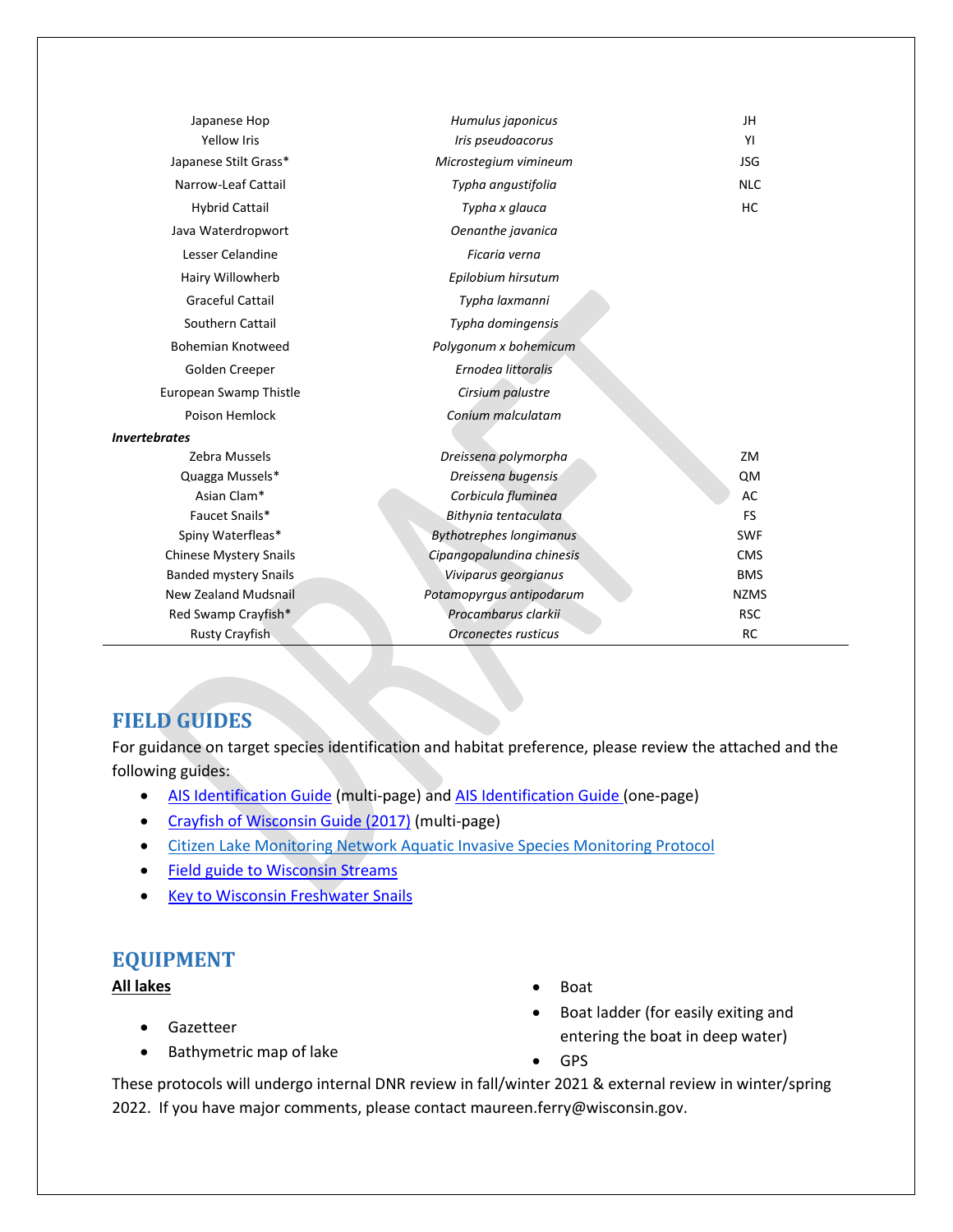- Waterproof camera
- Polarized sunglasses
- Waterproof paper (to print monitoring forms and specimen labels on)
- D-net
- Aquatic plant rake on a rope and pole  $\sim$ (detailed instructions in Recommended Baseline Monitoring of Aquatic Plants in Wisconsin
- 54 µm plankton net (veliger samples)
- Ekman grab w/ line and messenger (waterflea samples)
- Wash bucket w/ 500 micron filter bottom
- Spray bottle
- Gallon or quart sized zip-locs (1 per Ekman grab)
- Sonde or Hydrolab (to measure conductivity)
- Secchi disk
- Depth finder (in boat or handheld)
- Mesh bag (nylons or fruit mesh bags can be used) – to place specimens in underwater
- Sorting trays for plants and inverts
- Ziploc bags for plant preservation (can be reused)
- Plastic bottles for benthic invertebrate specimens (~3 per lake)
- Bottle labels printed on waterproof paper

#### **Turbid lakes**

Latex or other gloves to protect hands from blue-green algae.

#### **Clear lakes**

- Wetsuits
- Dive flag, float and anchor
- Snorkel, mask, fins and weight belt
- Snorkel mask clearing solution
- **Stopwatch**

#### **Disinfection Equipment**

- Long-handled stiff bristled brush
- Portable Jiffy steam cleaner
- Jugs for clean water
- Tubs for equipment disinfection
- Backpack or handheld sprayer
- **Bleach solution**
- Black plastic bags
- Nitrile gloves
- Emergency eyewash station or eye wash solution
- Eye protection meeting ANSI Z87 (safety sunglasses are acceptable)
- Splash goggles and/or a face shield
- Dust mask respirator (optional requires training)
- Chlorine solution and/or Virkon® Aquatic

#### **Preservation and Vouchering**

- Water proof camera
- Ethanol (non-denatured preferred) for veliger sample preservation and prohibited species
- Plant press, newspaper and herbarium paper for prohibited plant species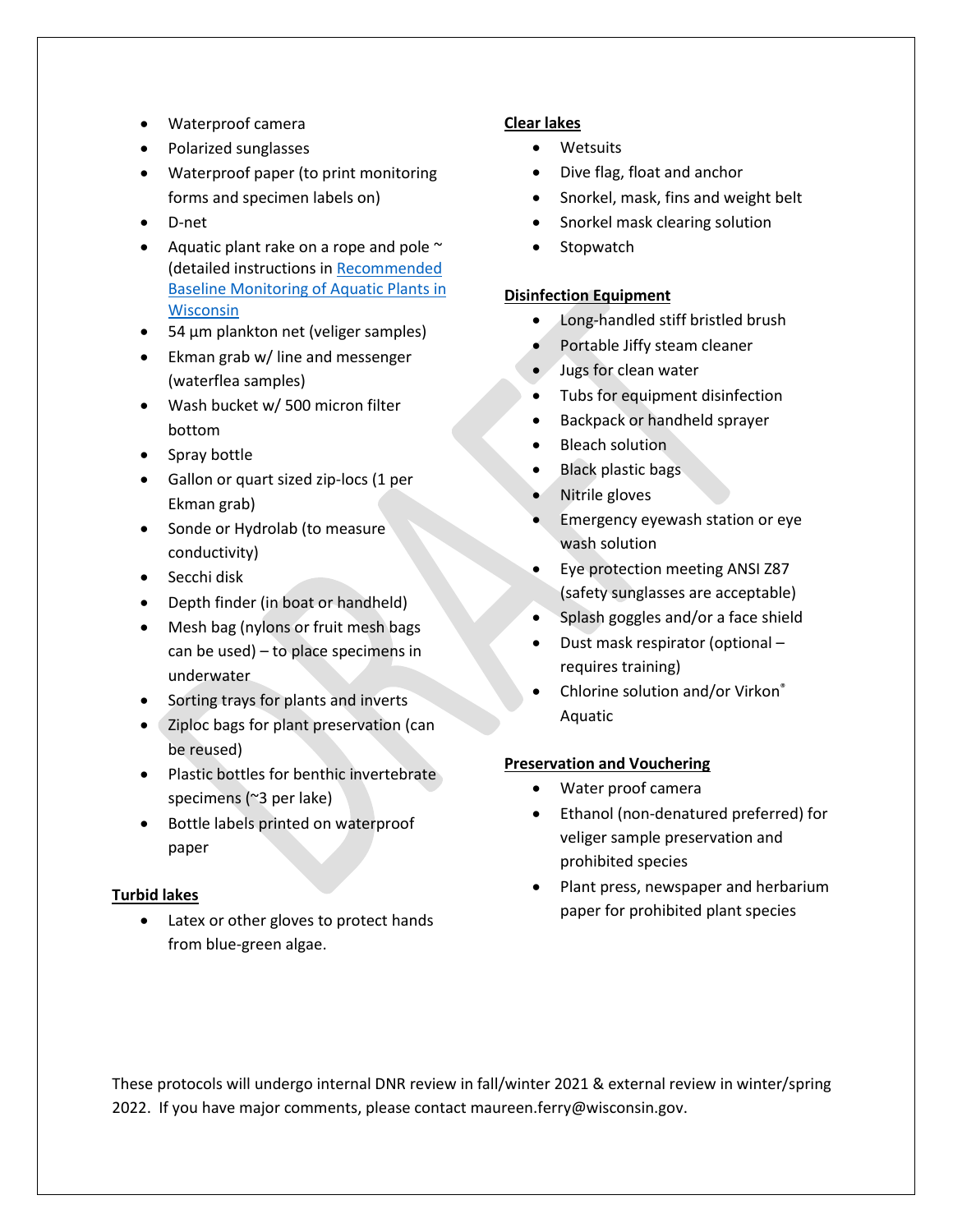## <span id="page-6-0"></span>**FIELD METHODS**



**Figure 1 Schematic of AIS Early Detection Lake Survey Design (Latzka and Van Egeren 2010). This map does not accurately illustrate tows and has additional water quality information that is not collected during these surveys**

#### *Data Collection*

Collect data using appropriate forms on waterproof paper.

- [Aquatic Invasive Species Early Detection Monitoring Form](https://dnrx.wisconsin.gov/swims/downloadDocument.do?id=188257948)
- Mussel Veliger Tow Labslip (generated in SWIMS)
- Water Flea Tow Labslip (generated in SWIMS)

#### *Photo/Specimen Collection Protocol*

- Collect **photographs** of all new AIS occurrences for verification purposes. Follow the DNR Photographing Aquatic and Wetland Invasive Species Guidance: <https://dnrx.wisconsin.gov/swims/downloadDocument.do?id=145712698>.
- Collect specimens of **prohibited** or unusual invasive species for vouchering. Collect about 5 intact specimens that contain all the identifying characteristics. While in the boat, store specimens in separate sample bottles or in Ziploc bags with water or a wet paper towel.
- Upon completion of the survey, specimens should be properly preserved and submitted to the Regional DNR AIS Coordinator as soon as possible.
- Record data on the Early Detection Form.

[Type here]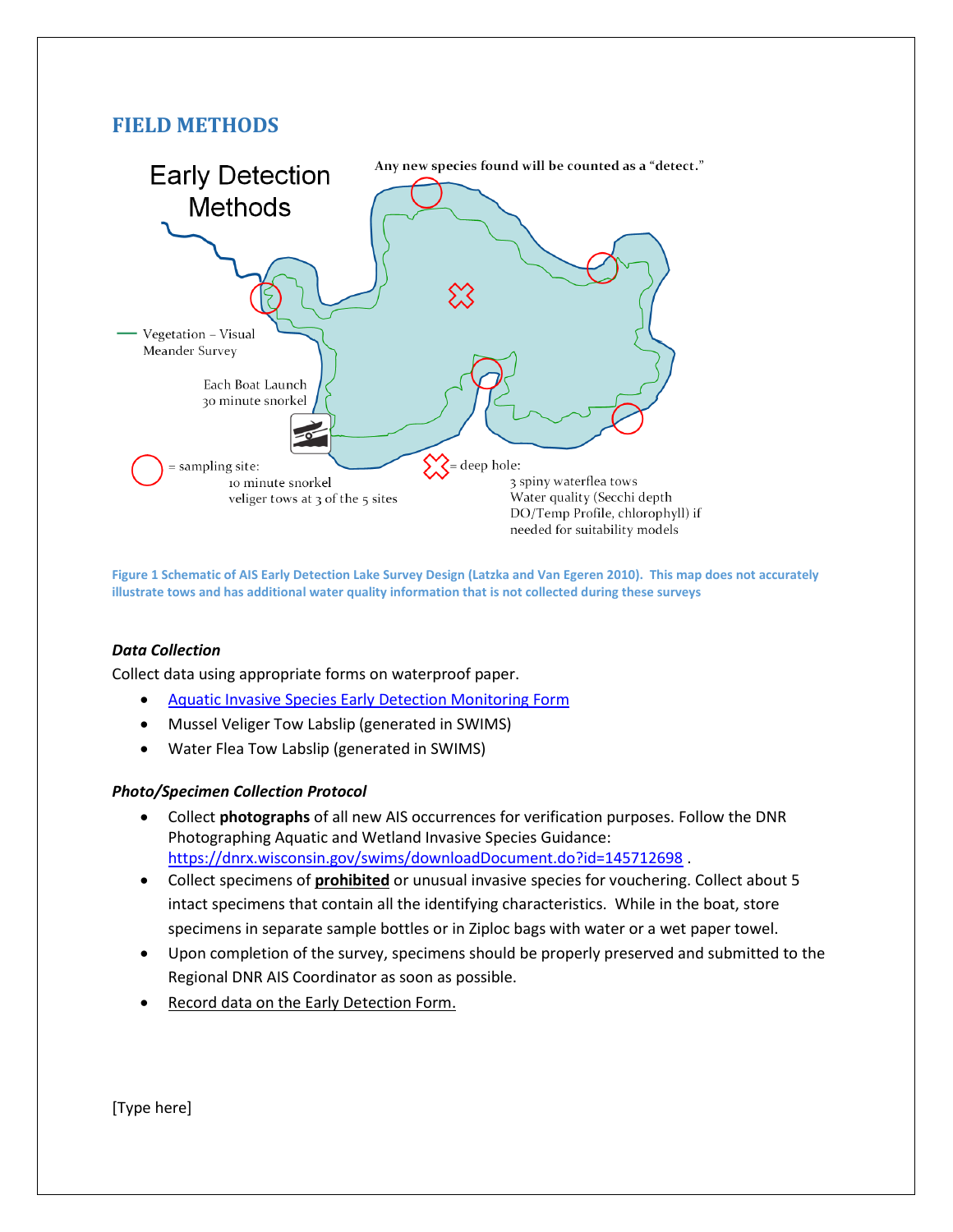#### *Boat Landing Search(es)*

- Survey all public boat landings (public and commercial). Do not include small, backyard boat ramps. Record the location of each boat landing from the shoreline in decimal degrees using a GPS (datum WGS84) whether or not any AIS are found.
- Each landing is searched for 30 minutes using snorkeling, D-nets, rakes, and surveying shoreline. Snorkel for 15 minutes covering an area of shoreline 200' long out to the maximum depth of plant growth or 100' from shore. For distance reference, baseball bases are 90' apart and a football field is 300' long. Spend 15 minutes using the D-net and rake in the shallow water and also examining the shoreline for 200'.
- For QAQC purposes, collect specimens of all AIS recorded.
- Do not swim in water that looks like "pea soup", green or blue paint, or that has a scum layer or puffy blobs floating on the surface. If there is poor visibility or safety is a concern (e.g. bluegreen algae bloom), do not snorkel. Instead, analyze rake tows and D-net samples for about 30 minutes within the defined area (200' shoreline and 100' from shore).
- Record data on Early Detection form.

#### *Targeted Search Sites*

- Stop at each targeted search site and conduct 10-minute snorkel searches.If there are two people, one person should snorkel for 5 minutes while the other person examines the shallows and shoreline for 5 minutes (while also keeping watch on the snorkeler). If you find additional appropriate search sites during the shoreline meander, you can add additional 10-minute searches or replace the sites that you pre-selected.
- For QAQC purposes, collect specimens of all AIS recorded.
- If there is poor visibility or safety is a concern (e.g. blue-green algae bloom), do not snorkel. Instead, at each site analyze rake tows and D-net samples for about 10 minutes.
- Record the site number and location (center of site at shoreline in decimal degrees) of each site on the datasheet whether or not any AIS are found. Record the name of any species found and density rating (as defined on the datasheet). Record data on Early Detection Form.

#### *Meander Survey*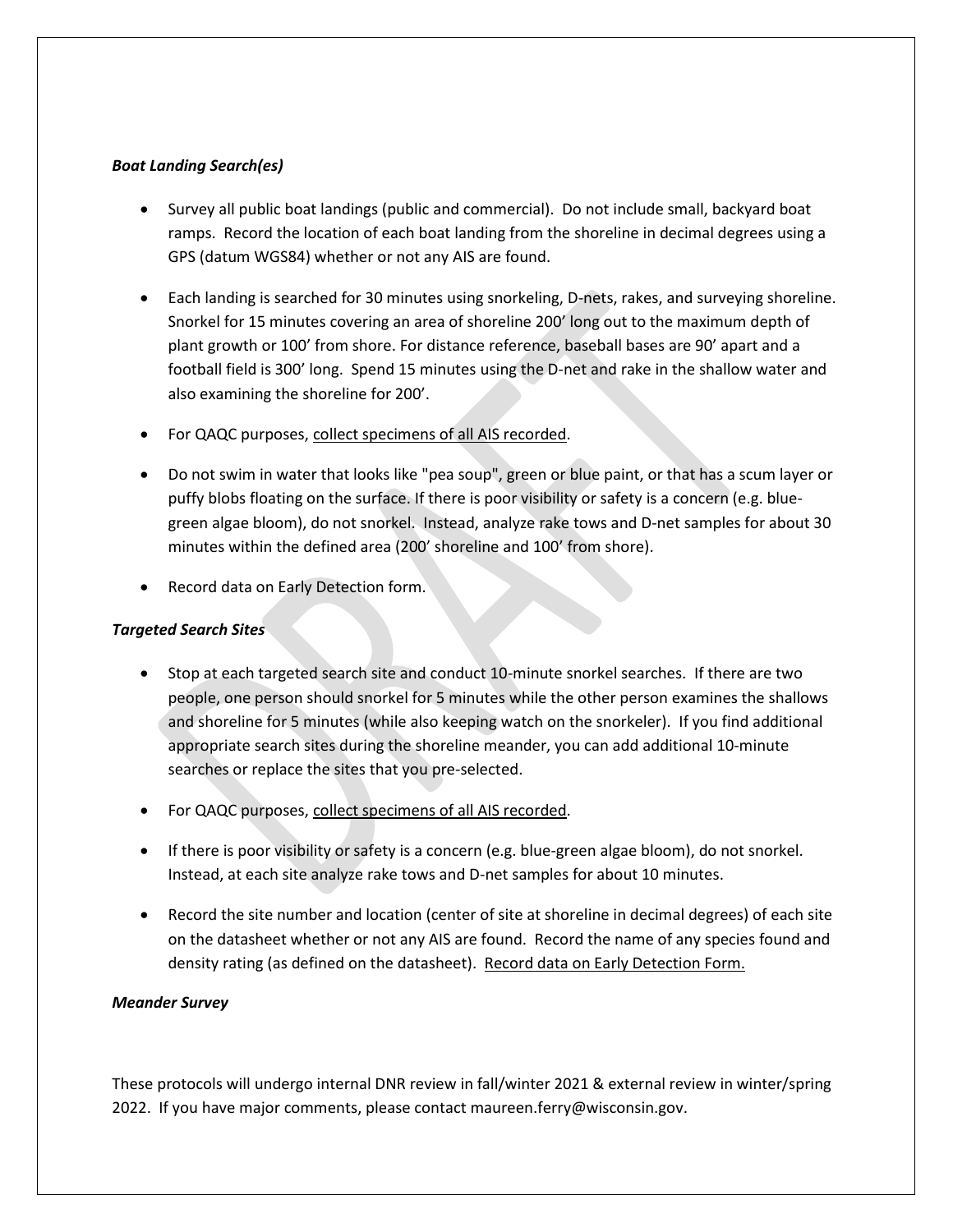- During the meander survey, drive boat slowly between target sites and look for aquatic invasive plants, mussels, and snails in the water and along the shoreline. Meander between shallow water and maximum rooting depth or 100' from shore whichever comes first.
- If not snorkeling the target sites due to poor visibility or safety concerns, visibility will likely be difficult during the meander survey also. To sample during the meander survey in low visibility, collect 50 rake tows/D-net samples during the meander survey.
- Record the site number, location in decimal degrees and the name and density (as defined on the back of the datasheet) of each AIS occurrence observed. However, only collect separate GPS points from discretely different beds or populations of invasive species.
- If three discrete locations of a certain species are found either at targeted search sites and/or during the meander survey stop recording new locations during the meander survey. Three discrete locations of one species will indicate that the species is established in the lake.
- Collect specimens of all AIS reported for QAQC purposes.
- Record data on Early Detection Form.

#### *Waterflea Tows*

• See the waterflea collection protocol: <https://dnrx.wisconsin.gov/swims/downloadDocument.do?id=234380921>

#### *Veliger Tows*

• See the mussel veliger collection protocol: [https://dnrx.wisconsin.gov/swims/downloadDocument.do?id=234380927.](https://dnrx.wisconsin.gov/swims/downloadDocument.do?id=234380927)

## <span id="page-8-0"></span>**FOLLOWING FIELD PROTOCOL**

#### *Equipment Disinfection*

• Review the manual code and best management practices on the Boat, Gear and Equipment [Decontamination and Disinfection Website](http://dnr.wi.gov/topic/invasives/disinfection.html)

#### *Verification*

• Follow the AIS Early Detection Monitoring Verification and Voucher Guidance for all suspected new AIS occurrences:<https://dnrx.wisconsin.gov/swims/downloadDocument.do?id=145713313>

#### *Data Entry*

• Enter Early Detection form data into SWIMS once each week in the "Aquatic Invasive Species Early Detection Surveys" project.